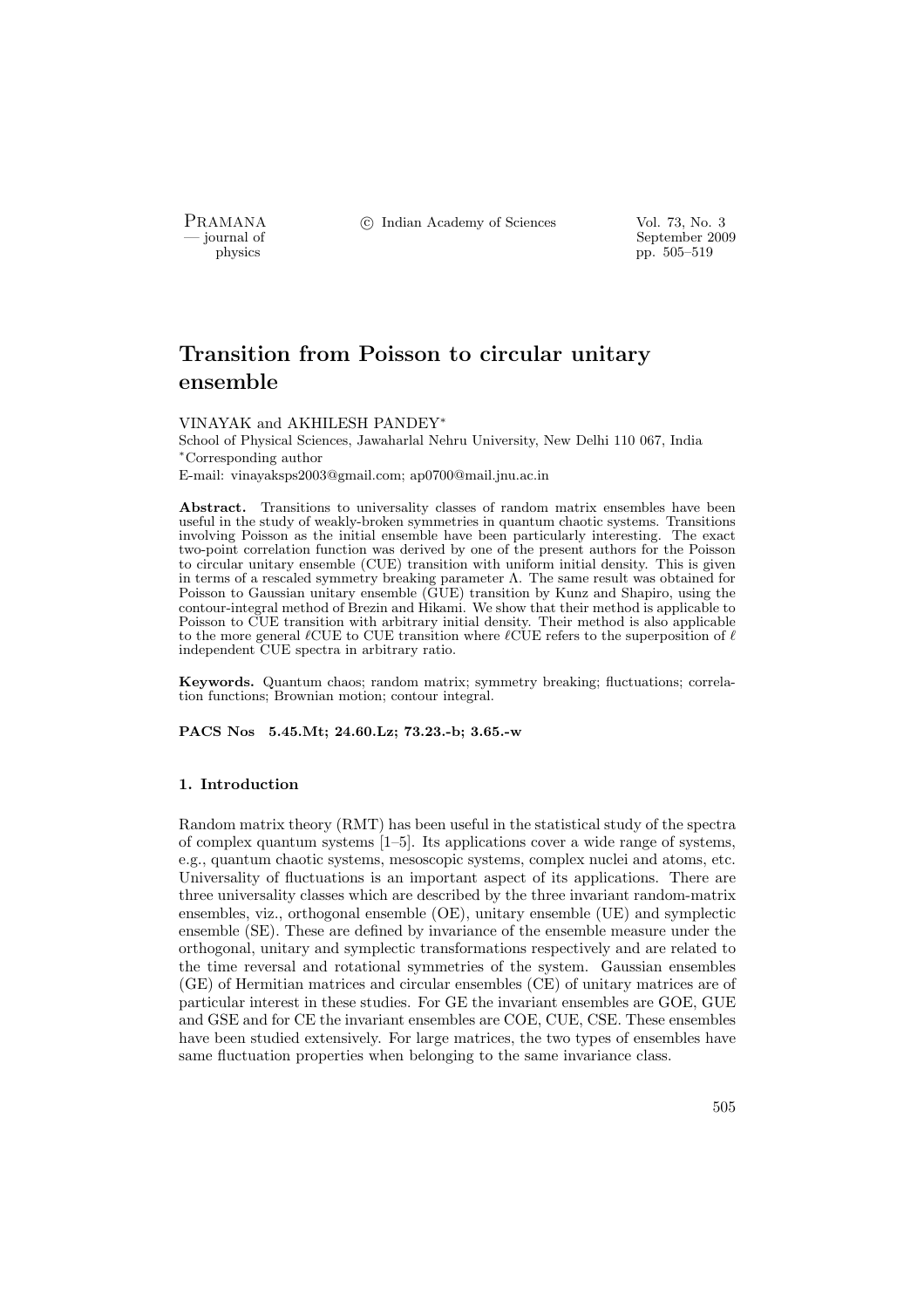When the symmetry of a system is gradually broken, the spectral fluctuations undergo transition from one universality class to another. The problem of transitions between the universality classes of spectral fluctuations has been studied since the 1960's when the classic papers of Rosenzweig and Porter [6] and Dyson [7] were published. These transitions are useful in the context of complex systems with weakly broken symmetries [8,9]. For the breaking of time reversal symmetry, one considers OE–UE and SE–UE transitions [10–12]. For the breaking of a partitioning symmetry involving several quantum numbers, one considers  $\ell$ OE–OE,  $\ell$ UE–UE and  $\ell$ SE–SE transitions, where  $\ell$  refers to the number of overlapping quantum numbers and  $\ell$  ensembles refer to superposition of  $\ell$  independent spectra in arbitrary ratio [6,9,13–16]. For  $\ell \to \infty$  the initial ensemble becomes Poisson [9,14–19].

Typically, one considers a single symmetry breaking parameter  $\tau$ , which governs the transition and is a measure of the square of the norms of symmetry breaking and symmetry preserving parts. For infinitely large matrices the transition in fluctuations occurs discontinuously at  $\tau = 0$  [6–8]. However, in the same limit smooth transition in fluctuations is obtained for small  $\tau$  as a function of appropriately rescaled transition parameter  $\Lambda$  [9–16]. Examples and applications of such transitions have been found in the spectra of complex atoms [6] and nuclei [9,13], and quantum chaotic systems [20–22]. See also [4,23,24] for applications to mesoscopic quantum transport problems.

The transition ensembles also give identical results for the Gaussian and circular cases with suitably defined parameter  $\Lambda$ . For example, OE–UE and SE–UE transitions in CE [12] are found to be the same as the corresponding transitions in GE [10,11]. Similarly, transition results obtained for Poisson to GUE [19] transition coincide with the results of Poisson to CUE transition [14,15] and 2CUE to CUE transition results [14,15] coincide with 2GUE to GUE results [13].

Brezin and Hikami [25] have developed the contour-integral method for deriving correlation functions for transitions to GUE. This method has been used in [19] for the two-level correlation function for Poisson to GUE transition. We have recently shown [16] that the same method can also be used for transitions to CUE and can be generalized to  $\ell$ CUE to CUE transition. In this paper we review our methods and results given in [16] and make extensions to derive the results for the Poisson to CUE transition with arbitrary initial density.

The paper is organized as follows. In §2 we review the contour integral method for transitions to CUE. In §3 we derive the two-level correlation function for Poisson to CUE transition with arbitrary initial density and give numerical illustration of our results. In  $\S4$  we briefly discuss the more general  $\ell$ CUE to CUE transition. The results are summarized in the concluding section.

#### 2. Contour integral representations of correlation functions

Transitions in the Gaussian and circular ensembles are best described in terms of Dyson's Brownian motion model [7]. We consider N-dimensional matrices. For the GE the transition ensembles are given by

$$
H(\tau + \delta \tau) = H(\tau) + \sqrt{\delta \tau} M(\tau), \tag{1}
$$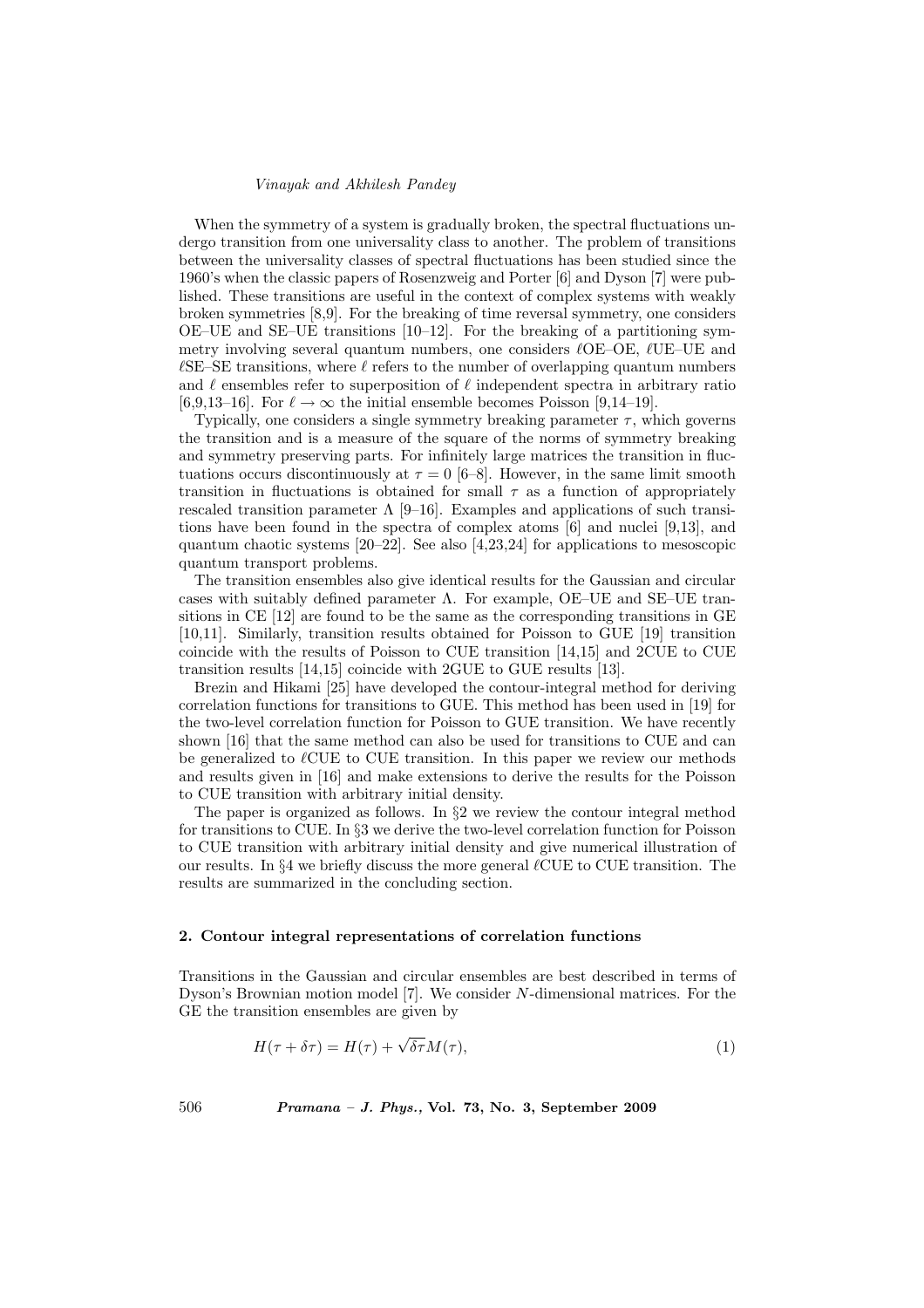where  $\sqrt{\delta\tau}$  is infinitesimal,  $H(0)$  is a diagonal matrix and  $M(\tau)$ , independent for each  $\tau$ , is a member of the invariant Gaussian ensembles GOE, GUE and GSE respectively for  $\beta = 1, 2$  and 4. Average of the square of the off-diagonal matrix elements is  $\beta v^2$  where  $v^2$  supplies a scale for the symmetry breaking parameter  $\tau$ . An equivalent description of the transition ensembles for GEs can be given by a linear interpolation of the initial and the final matrix ensembles [6].

The transition ensembles for the CE are given by

$$
U(\tau + \delta \tau) = U(\tau) \exp[i\sqrt{\delta \tau} M(\tau)],
$$
\n(2)

where  $U(0)$  is a diagonal matrix and  $M(\tau)$  is the same as in (1). We fix the scale by  $v^2 = 1$ . The matrix elements of  $U(0)$  is given by  $U_{jk}(0) = \exp[i\phi_j]\delta_{jk}$  where  $\phi_j$  are the eigenangles. Let  $\theta_j$  be the eigenangles of  $U(\tau)$ . The sets  $\{\phi_1, ..., \phi_N\}$ and  $\{\theta_1, ..., \theta_N\}$  are written as  $\Phi$  and  $\Theta$  respectively. Similarly, we write the sets  ${e^{i\phi_1},...,e^{i\phi_N}}$  and  ${e^{i\theta_1},...,e^{i\theta_N}}$  as  $e^{i\Phi}$  and  $e^{i\Theta}$ . The joint probability density (jpd) of the eigenangles,  $P(\Theta; \tau)$ , is given in terms of the initial jpd  $P(\Phi; 0)$  by

$$
P(\Theta; \tau) = \int d\phi_1 ... d\phi_N P(\Theta, \Phi; \tau) P(\Phi; 0).
$$
\n(3)

The conditional jpd,  $P(\Theta, \Phi; \tau)$ , satisfies the Fokker–Planck equation [7,12]

$$
\frac{\partial P}{\partial \tau} = \sum_{j} \frac{\partial}{\partial \theta_{j}} \left[ \frac{\partial P}{\partial \theta_{j}} - \frac{\beta}{2} \sum_{k(\neq j)} \cot \left( \frac{\theta_{j} - \theta_{k}}{2} \right) P \right]. \tag{4}
$$

For  $\tau \to \infty$ , (4) yields the COE, CUE and CSE densities as equilibrium densities respectively for  $\beta = 1, 2$  and 4,

$$
P_{\text{eq}} \equiv P(\Theta; \infty) = C_{N,\beta} |Q_N(\Theta)|^{\beta}.
$$
\n(5)

Here

$$
Q_N(\Theta) = \prod_{j>k} \sin\left(\frac{\theta_j - \theta_k}{2}\right),\tag{6}
$$

and  $C_{N,\beta}$  is the normalization constant [1].  $Q_N(\Theta)$  is related to the Vandermonde determinant  $\Delta_N(e^{i\Theta})$  of the eigenangles,

$$
Q_N(\Theta) = \frac{\exp\left(-i(N-1)\sum_{j=1}^N \theta_j/2\right) \Delta_N(e^{i\Theta})}{(2i)^{N(N-1)/2}}.
$$
 (7)

The self-adjoint or Hamiltonian form of the diffusion equation (4) is obtained by the similarity transformation  $P \to \xi = P_{\text{eq}}^{-1/2} P$  and is given by

$$
\frac{\partial \xi}{\partial \tau} = -\mathcal{H}\xi,\tag{8}
$$

where  $H$  is the Sutherland Hamiltonian [12,14],

$$
Pramana - J. Phys., Vol. 73, No. 3, September 2009 \qquad 507
$$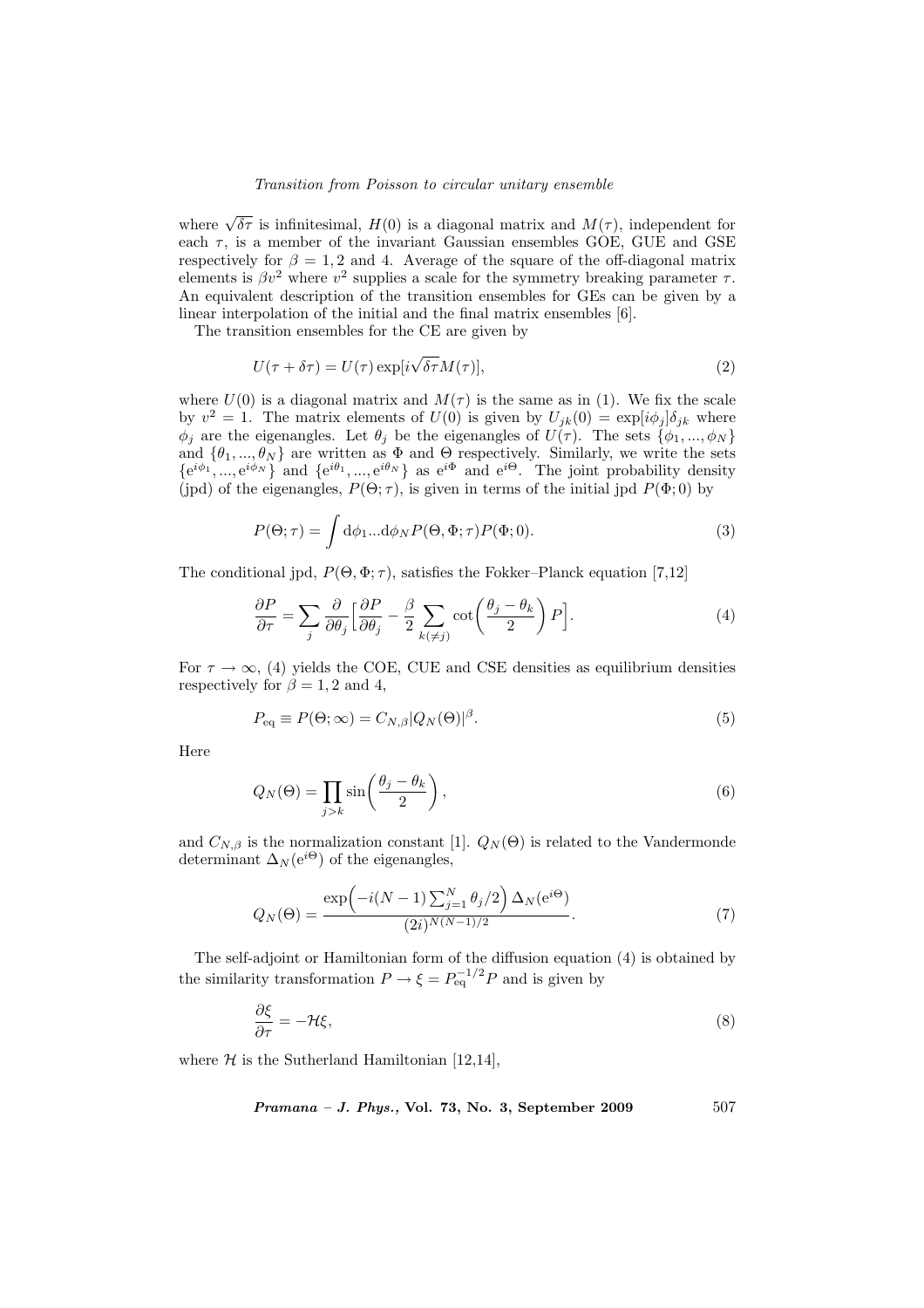$$
\mathcal{H} = -\sum_{j} \frac{\partial^2}{\partial \theta_j^2} - \frac{\beta^2}{48} N(N^2 - 1) + \frac{\beta(\beta - 2)}{16} \sum_{j \neq k} \csc^2 \left( \frac{\theta_j - \theta_k}{2} \right). \tag{9}
$$

(In the Gaussian case one obtains similarly the Calogero Hamiltonian.) For  $\beta = 2$ the interaction terms in (9) drops out and a compact solution can be obtained. Thus the conditional jpd for transitions to CUE [12] is given by

$$
P(\Theta, \Phi; \tau) = \frac{1}{N!} \frac{Q_N(\Theta)}{Q_N(\Phi)} \exp\left(\frac{N(N^2 - 1)\tau}{12}\right)
$$

$$
\times \det[f(\theta_j - \phi_k; \tau)]_{j,k=1,\dots,N},
$$
(10)

where

$$
f(\psi) = \frac{1}{2\pi} \sum_{\mu = -\infty}^{\infty} \exp(-\mu^2 \tau + i\mu\psi)
$$
 (11)

with integral or half-integral  $\mu$  for odd and even N respectively.

For the Poisson initial ensemble,  $\phi_j$  are statistically independent and identically distributed with density  $w(\phi)$ , where w is a smooth function of  $\phi$ . Thus we have

$$
P(\Phi;0) = \prod_{j=1}^{N} w(\phi_j).
$$
 (12)

In the earlier papers  $[14-16]$   $w(\phi) = 1/2\pi$  has been considered. We show in this paper that the unfolded two-level correlation function is independent of  $w(\phi)$ , if the parameter  $\tau$  is rescaled appropriately. Equation (10) has also been used with other initial ensembles, viz., COE and CSE [12] and 2CUE [14,15]. We have recently considered the more general  $\ell$ CUE initial ensemble [16].

In the contour integral method it is convenient to deal with the Fourier expansion of the correlation functions. We compute the ensemble averages of

$$
C_1(p) = \sum_{k=1}^{N} \exp(ip\theta_k),\tag{13}
$$

$$
C_2(p,q) = \sum_{k \neq l}^{N} \exp(ip\theta_k + iq\theta_l),\tag{14}
$$

where  $p$  and  $q$  take all possible integral values. The ensemble average of a symmetric function  $\mathcal{F}(\Theta)$  with respect to  $P(\Theta; \tau)$  is defined in two steps. Using bars to denote average over  $\theta_j$  with respect to the conditional jpd, we have

$$
\bar{\mathcal{F}} \equiv \int d\theta_1 ... d\theta_N \mathcal{F}(\Theta) P(\Theta, \Phi; \tau)
$$
  
= 
$$
\int d\theta_1 ... d\theta_N \mathcal{F}(\Theta) \frac{Q_N(\Theta)}{Q_N(\Phi)} \exp\left[\frac{N(N^2 - 1)\tau}{12}\right] \prod_{j=1}^N f(\theta_j - \phi_j; \tau), (15)
$$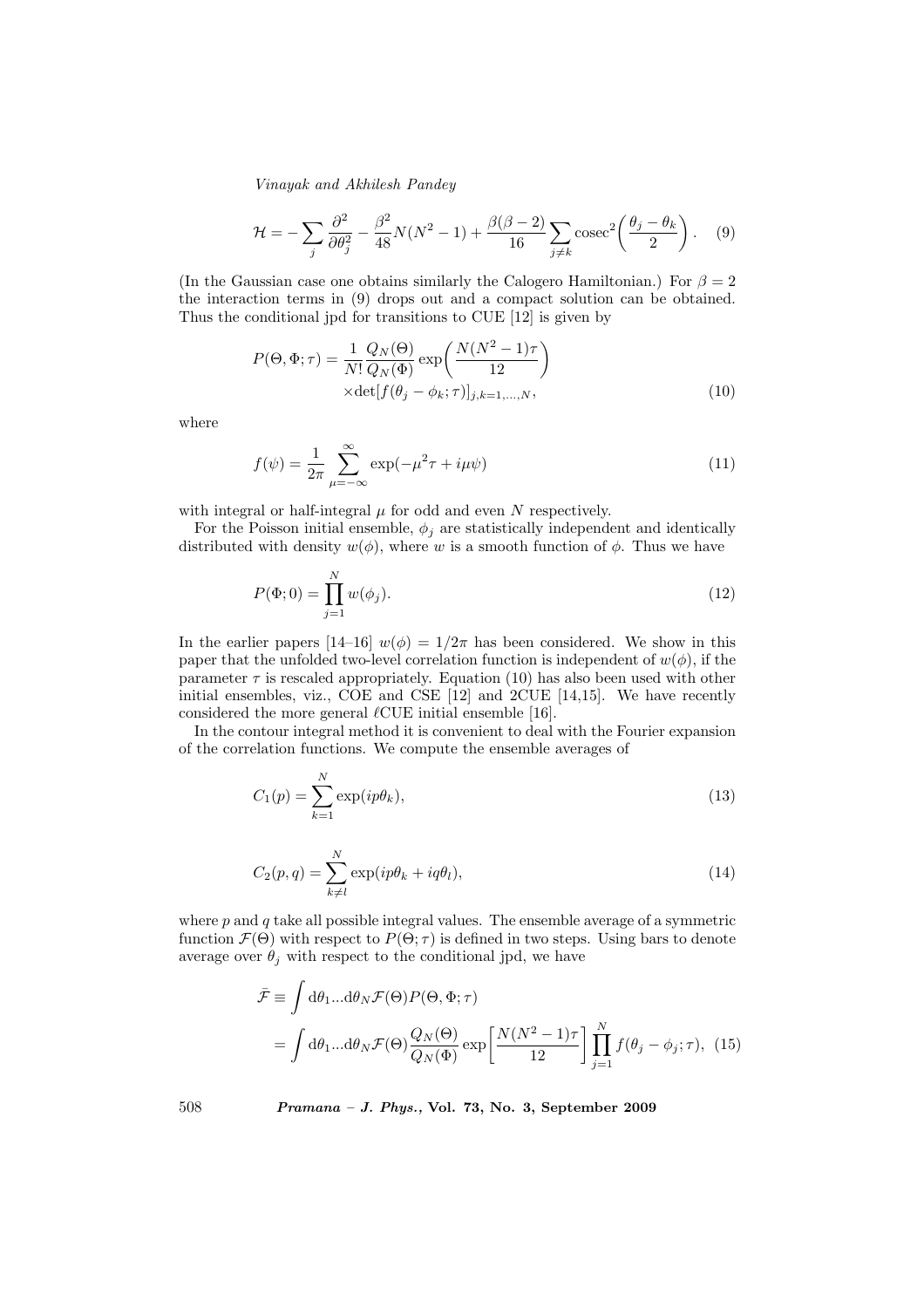where in the second step  $det[f(\theta_j - \phi_k)]$  has been replaced by  $N! \prod_{j=1}^N f(\theta_j - \phi_j)$ using the symmetry of  $\mathcal F$ . Next we use angular brackets to represent averaging over  $\phi_j$  with respect to the initial jpd. Thus we have finally

$$
\langle \bar{\mathcal{F}} \rangle \equiv \int d\theta_1 ... d\theta_N \mathcal{F}(\Theta) P(\Theta; \tau)
$$

$$
= \int d\phi_1 ... d\phi_N \bar{\mathcal{F}} P(\Phi; 0). \tag{16}
$$

Choosing  $\mathcal{F} = 1$  in (15), we get the identity

$$
\int d\theta_1 \dots d\theta_N Q_N(\Theta) \prod_j^N f(\theta_j - \phi_j; \tau) = \exp\left[\frac{-N(N^2 - 1)\tau}{12}\right] Q_N(\Phi).
$$
\n(17)

From (17) we obtain the relation,

$$
\int d\theta_1 ... d\theta_N e^{i\Sigma_{j=1}^N b_j \theta_j} Q_N(\Theta) \prod_{j=1}^N f(\theta_j - \phi_j; \tau)
$$
  
= 
$$
\exp \left[ \frac{-N(N^2 - 1)\tau}{12} \right] \exp \left[ \sum_{j=1}^N (-b_j^2 \tau + ib_j \phi_j) \right] Q_N(\Phi + 2ib\tau), \quad (18)
$$

valid for all integral values of  $b_j$ . Here  $\Phi+2ib\tau$  represents the set  $\{\phi_1+2ib_1\tau, ..., \phi_N+2ib_N\tau\}$ . In (18) we have used the identity  $\sum_{l=-\infty}^{\infty} g(l) = \sum_{l=-\infty}^{\infty} g(l+b)$  for integer b. Using (6), (15) and (18) for  $C_1(p)$  and  $C_2(p,q)$  we get

$$
\bar{C}_1(p) = \exp[-p^2 \tau + (N-1)p\tau] \sum_{j=1}^N e^{ip\phi_j} \prod_{k(\neq j)} \left(1 + \frac{e^{i\phi_j} \chi_p}{e^{i\phi_j} - e^{i\phi_k}}\right), \quad (19)
$$

$$
\bar{C}_2(p,q) = \exp[-p^2 \tau + (N-1)p\tau] \times \exp[-q^2 \tau + (N-1)q\tau] \sum_{j \neq k} e^{ip\phi_j + iq\phi_k}
$$

$$
\times F(e^{i\phi_j}, e^{i\phi_k}) \prod_{l(\neq j)} \left(1 + \frac{e^{i\phi_j} \chi_p}{e^{i\phi_j} - e^{i\phi_l}}\right)
$$

$$
\times \prod_{l'(\neq k)} \left(1 + \frac{e^{i\phi_k} \chi_q}{e^{i\phi_k} - e^{i\phi_{l'}}}\right).
$$
(20)

Here  $\chi_p$  and F are given by

$$
\chi_p \equiv \chi(p, \tau) = \exp(-2p\tau) - 1,\tag{21}
$$

and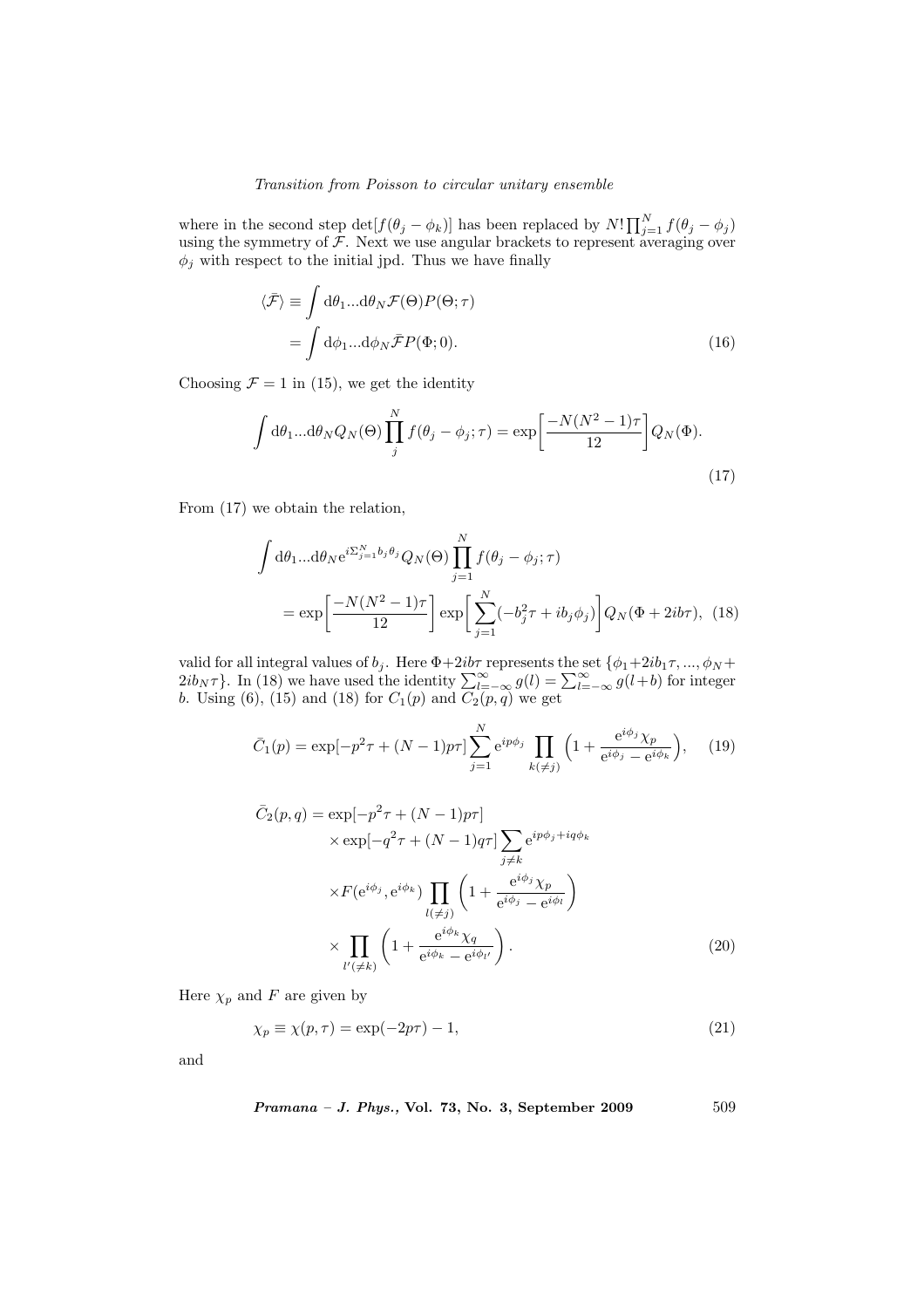$$
F(z_1, z_2) = \frac{(z_1 - z_2)(z_1 e^{-2p\tau} - z_2 e^{-2q\tau})}{(z_1 e^{-2p\tau} - z_2)(z_1 - z_2 e^{-2q\tau})}
$$
  
= 
$$
1 + \frac{z_1 z_2 \chi_p \chi_q}{[z_1(\chi_p + 1) - z_2][z_1 - z_2(\chi_q + 1)]}.
$$
 (22)

The last form of (22) is useful in the decomposition in (40). These expressions can be simplified further by replacing the summations by contour integrals. Let the contour  $\Gamma$  consists of two concentric circles  $\Gamma_1$  and  $\Gamma_2$  of radii  $1 + \epsilon$  and  $1 - \epsilon$ respectively, where  $1 > \epsilon > 0$ . Γ encloses all the initial eigenvalues. We choose  $\Gamma_1$ and  $\Gamma_2$  both in the anti-clockwise direction so that the  $\Gamma$  integral is the difference of the  $\Gamma_1$  and  $\Gamma_2$  integrals. We avoid singularities of F by choosing  $|p|\tau > \epsilon$  and  $|q|\tau > \epsilon$ . Using all these, the ensemble averages of  $C_1(p)$  and  $C_2(p,q)$  can be written as

$$
\langle \bar{C}_1(p) \rangle = K(p; \tau) \oint_{\Gamma} \frac{dz}{2\pi i} \frac{z^p}{z} \left\langle \prod_{k=1}^N \left( 1 + \frac{z \chi_p}{z - e^{i\phi_k}} \right) \right\rangle, \tag{23}
$$

$$
\langle \bar{C}_2(p,q) \rangle = K(p;\tau)K(q;\tau) \oint_{\Gamma} \frac{dz_1}{2\pi i} \oint_{\Gamma} \frac{dz_2}{2\pi i} \frac{z_1^p}{z_1} \frac{z_2^q}{z_2} F(z_1, z_2)
$$

$$
\times \left\langle \prod_{l=1}^N \left[ \left( 1 + \frac{z_1 \chi_p}{z_1 - e^{i\phi_l}} \right) \left( 1 + \frac{z_2 \chi_q}{z_2 - e^{i\phi_l}} \right) \right] \right\rangle, \tag{24}
$$

where

$$
K(p; \tau) = \exp[-p^2 \tau + (N-1)p\tau](\chi_p)^{-1}.
$$
\n(25)

Equations  $(15)-(24)$  are analogous to the corresponding equations for transitions to GUE [19,25].

Transition in fluctuations is obtained for  $\tau = O(N^{-2})$  [12,14] for large N. For  $\bar{C}_1(p)$  it is adequate to consider  $p = O(1)$ . (For  $\bar{C}_2$ , p and q should both be  $O(N)$ , as shown in the next section.) For large  $N$ ,  $\chi_p = O(N^{-2})$  and  $K_p = O(N^2)$ . We expand the product in (23) and observe that the first non-vanishing term is linear in  $\chi_p$ . Thus  $\langle \bar{C}_1(p) \rangle = O(N)$ . In the limit, we obtain

$$
\lim_{N \to \infty} \frac{1}{N} \langle \bar{C}_1(p) \rangle = \oint_{\Gamma} \frac{\mathrm{d}z}{2\pi i} z^p \alpha(z),\tag{26}
$$

where

$$
\alpha(z) = \langle (z - e^{i\phi})^{-1} \rangle = \int_0^{2\pi} d\phi \rho(\phi; 0) (z - e^{i\phi})^{-1}
$$
 (27)

with the level density  $\rho(\phi; \tau)$  given by

$$
\rho(\phi_1; \tau) = \int d\phi_2 ... d\phi_N P(\Phi; \tau). \tag{28}
$$

Equation (26) implies that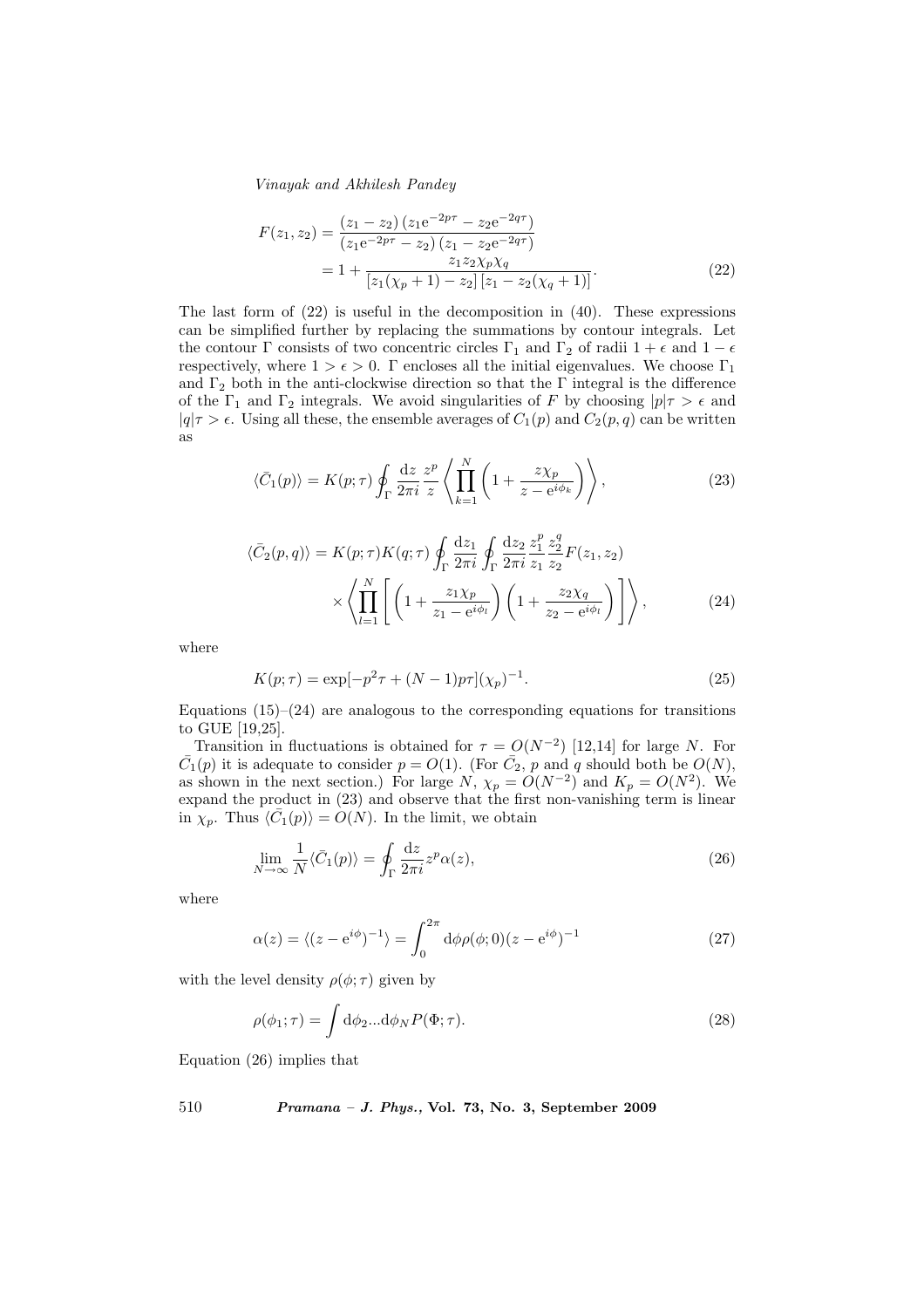$$
\lim_{N \to \infty} \frac{1}{N} \langle \bar{C}_1(p) \rangle = \langle \exp(ip\phi) \rangle. \tag{29}
$$

We see that, during the transition in fluctuations, the level density does not change appreciably. Moreover,  $\rho(\phi) = w(\phi)$  in the Poisson case.

# 3. The two-level correlation function

In this section we derive the two-level correlation function for large  $N$ . We define  $C(p,q),$ 

$$
C(p,q) = \frac{1}{N} [\langle \bar{C}_2(p,q) \rangle - \langle \bar{C}_1(p) \rangle \langle \bar{C}_1(q) \rangle], \tag{30}
$$

which is related to the Fourier transform of the correlation function. With the parametrization of  $p$  and  $q$ ,

$$
p = \frac{m}{2} + 2\pi N \mathbf{k} \rho,\tag{31}
$$

$$
q = \frac{m}{2} - 2\pi N \mathbf{k} \rho,\tag{32}
$$

the  $N \to \infty$  limit of  $C(p, q)$  is given by

$$
C(p,q) = -\int_0^{2\pi} d\theta \exp(im\theta)\rho(\theta) \int_{-\infty}^{\infty} dr \exp(2\pi i \mathbf{k}r) Y_2(r;\Lambda)
$$

$$
= -\int_0^{2\pi} d\theta \exp(im\theta)\rho(\theta)b_2(\mathbf{k};\Lambda).
$$
(33)

Here  $Y_2(r; \Lambda)$  is the cluster correlation function [1,2],  $\theta = (\theta_1 + \theta_2)/2$ ,  $r = (\theta_1 - \Lambda)$  $\theta_2$ )N $\rho$ , and the transition parameter  $\Lambda$  is given by

$$
\Lambda = \tau \rho^2 N^2. \tag{34}
$$

The spectral form factor  $b_2(\mathbf{k}; \Lambda)$  is the Fourier transform of  $Y_2(r; \Lambda)$ ,

$$
b_2(\mathbf{k}; \Lambda) = \int \mathrm{d}r \exp(2\pi i \mathbf{k}r) Y_2(r; \Lambda).
$$
 (35)

Note that  $b_2(\mathbf{k}; \Lambda)$  is in the integrand of the last form of (33) since  $\rho$  and  $\Lambda$  are in general  $\theta$ -dependent. Note also that  $(33)$  does not have self-correlation term since the latter is excluded in the definition (14). We also remark that  $p, q = O(N)$  but  $m = O(1)$ . This comes about because the density  $\rho$  is a smooth function of  $\theta$  while the spectral fluctuations are defined on the  $O(N^{-1})$  scale.

Using the initial jpd  $(12)$  in  $(23)$  and  $(24)$ , we obtain

$$
\langle \bar{C}_1(p) \rangle = K(p; \tau) \oint_{\Gamma} \frac{dz_1}{2\pi i} \frac{z^p}{z} [\Omega(z)]^N,
$$
\n(36)

and

$$
Pramana - J. Phys., Vol. 73, No. 3, September 2009 \qquad 511
$$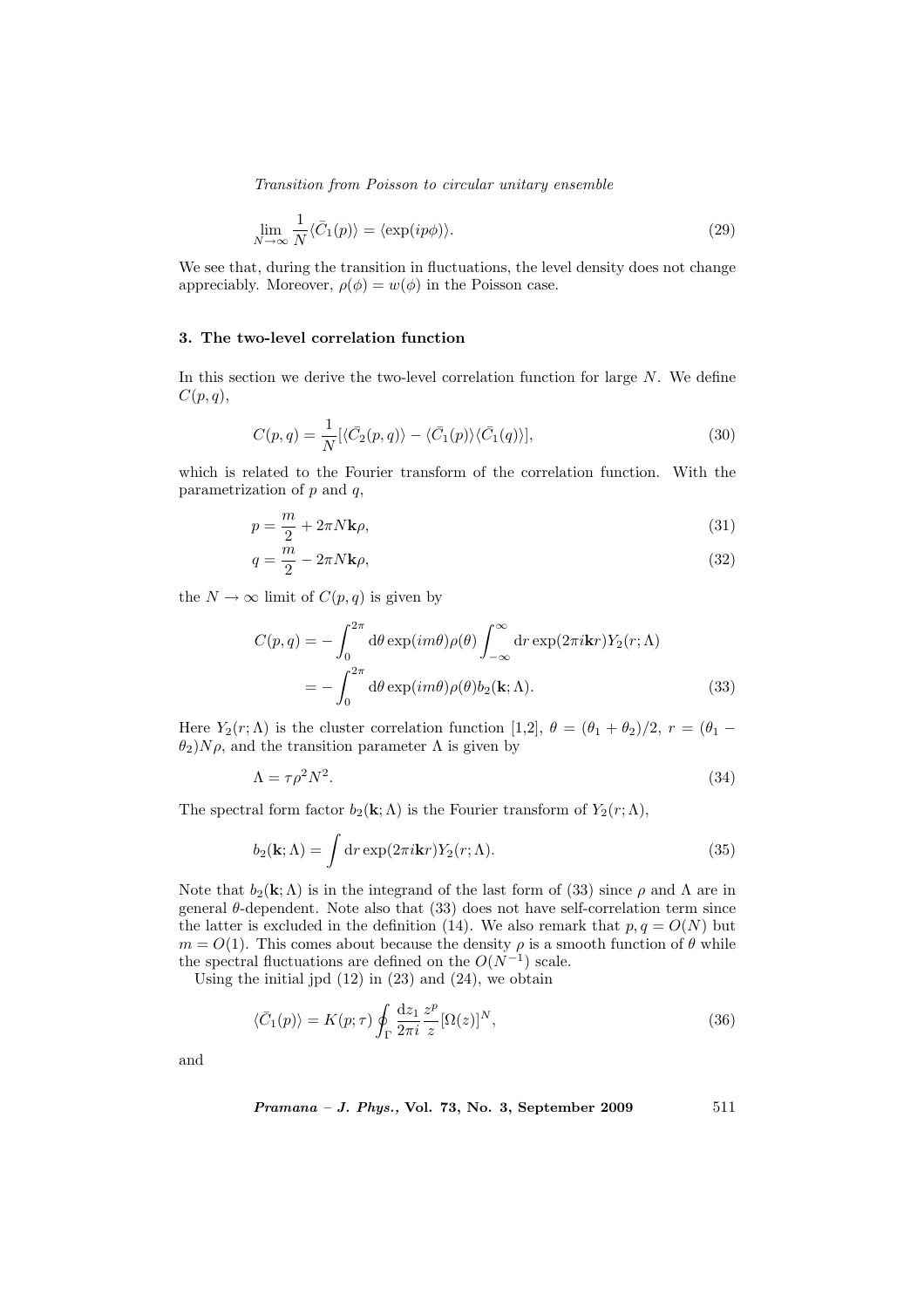$$
\langle \bar{C}_2(p,q) \rangle = K(p;\tau)K(q;\tau) \oint_{\Gamma} \frac{dz_1}{2\pi i} \oint_{\Gamma} \frac{dz_2}{2\pi i} \frac{z_1^p}{z_1} \frac{z_2^q}{z_2} F(z_1,z_2) [D(z_1,z_2)]^N.
$$
\n(37)

Here

$$
\Omega(z) \equiv \Omega(z, p) = 1 + \chi_p z \alpha(z), \tag{38}
$$

and

$$
D(z_1, z_2) \equiv D(z_1, z_2, p, q) = 1 + \chi_p z_1 \alpha(z_1) + \chi_q z_2 \alpha(z_2)
$$
  
 
$$
+ \frac{\chi_p \chi_q z_1 z_2}{z_2 - z_1} [\alpha(z_1) - \alpha(z_2)], \qquad (39)
$$

with  $\alpha(z)$  given in (27). For large N, (36) is consistent with (26). Using (36) and (37) in (30) we write

$$
C(p,q) = \zeta_1(p,q) + \zeta_2(p,q),\tag{40}
$$

where

$$
\zeta_1(p,q) = \frac{K(p;\tau)K(q;\tau)}{N} \oint_{\Gamma} \frac{dz_1}{2\pi i} \oint_{\Gamma} \frac{dz_2}{2\pi i} \frac{z_1^p}{z_1} \frac{z_2^q}{z_2} \times \left[ \{ D(z_1,z_2) \}^N - \{ \Omega(z_1,p) \Omega(z_2,q) \}^N \right],
$$
\n(41)

$$
\zeta_2(p,q) = \frac{K(p;\tau)K(q;\tau)}{N} \oint_{\Gamma} \frac{dz_1}{2\pi i} \times \oint_{\Gamma} \frac{dz_2}{2\pi i} \frac{z_1^p z_2^q \chi_p \chi_q \{D(z_1,z_2)\}^N}{[z_1(\chi_p+1) - z_2][z_1 - z_2(\chi_q+1)]}.
$$
\n(42)

 $\zeta_1$  and  $\zeta_2$  correspond to the two terms in the last form of (22).

Now we use the change of variables,

$$
z_1 = \left(1 + \frac{c\delta}{N}\right) \exp\left[i\left(\theta + \frac{y}{2N}\right)\right],\tag{43}
$$

$$
z_2 = \left(1 + \frac{c'\delta}{N}\right) \exp\left[i\left(\theta - \frac{y}{2N}\right)\right],\tag{44}
$$

where  $\delta = N\epsilon > 0$ . c, c' take values  $\pm 1$  depending on the branch of  $\Gamma$ , being  $+1$ for  $\Gamma_1$  and  $-1$  for  $\Gamma_2$ . It is useful to write  $\alpha(z)$  as

$$
\alpha(e^{i\psi}) = \frac{1}{2e^{i\psi}} \left(1 - 2if(\psi)\right),\tag{45}
$$

where  $f(\psi)$  is a transform of the density, given by

$$
f(\psi) = \frac{1}{2} \int_0^{2\pi} \cot\left(\frac{\psi - \theta}{2}\right) \rho(\theta) d\theta
$$
 (46)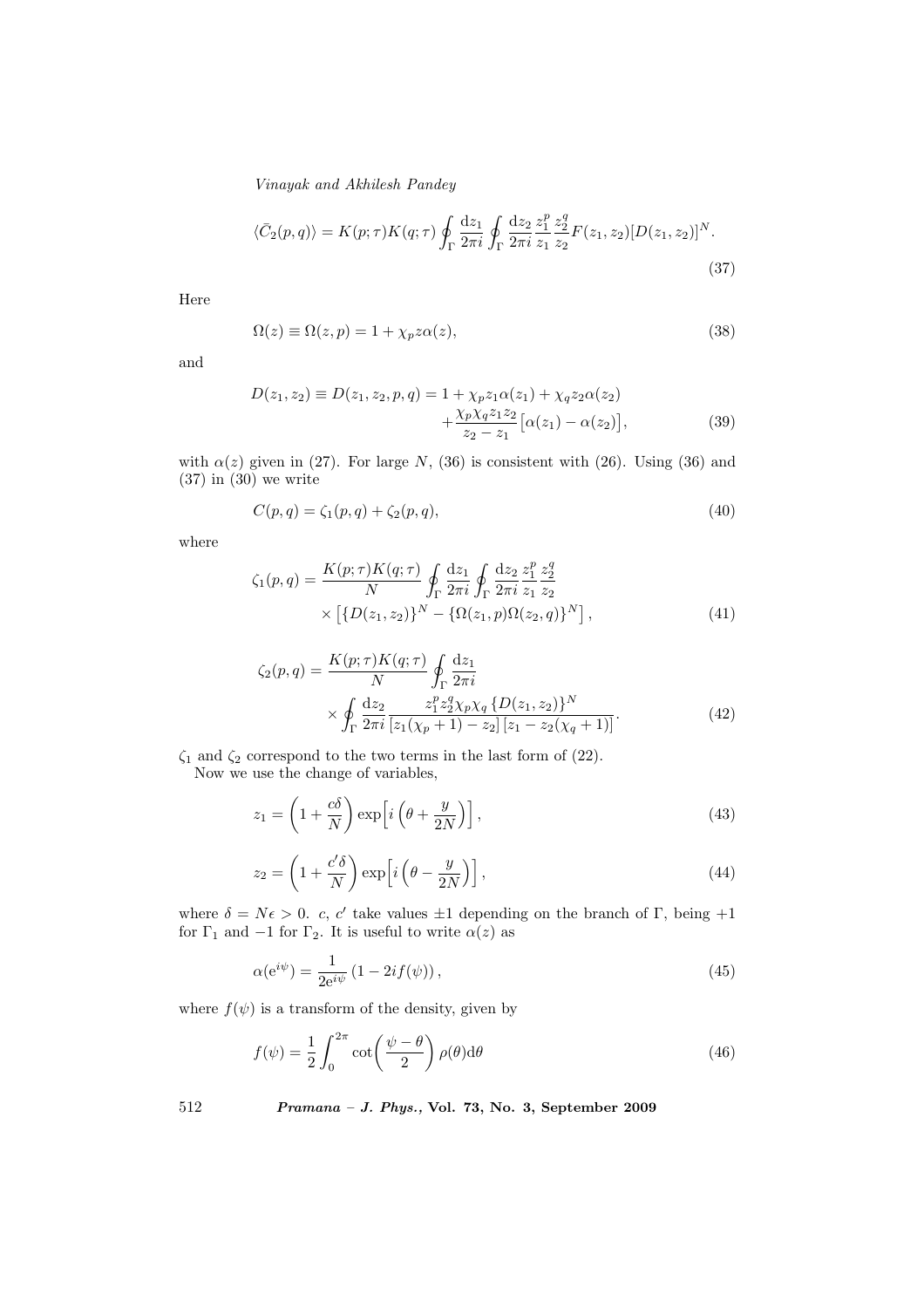with complex  $\psi$  [12]. For large N,  $f(\psi)$  can be written in terms of density  $\rho$  as

$$
f\left(\theta - i\frac{c\delta}{N}\right) = \frac{1}{2}P\int \rho(\phi)\cot\left(\frac{\theta - \phi}{2}\right)d\phi + i\pi c\rho(\theta) + O\left(\frac{1}{N}\right), \quad (47)
$$

where  $P$  denotes the principal value of the integral. Thus, to the leading order in  $N,$  we obtain

$$
\chi_p = -\chi_q = -\frac{4\pi\Lambda k}{\rho N},\tag{48}
$$

$$
K(p; \tau)K(q; \tau) = -\frac{N^2 \rho^2 \exp(-8\pi^2 \Lambda k^2)}{16\pi^2 \Lambda^2 k^2},\tag{49}
$$

$$
dz_1 dz_2 = -z_1 z_2 d\theta dy / N,\t\t(50)
$$

$$
N(z_1 - z_2) = iy \exp(i\theta), \quad c = c',
$$
  
=  $(iy + 2c\delta) \exp(i\theta), \quad c \neq c',$  (51)

$$
z_1^p z_2^q = \exp(im\theta) \exp(2\pi i y \mathbf{k}\rho), \quad c = c',
$$
  
=  $\exp(im\theta) \exp[2\pi (iy + 2c\delta)\mathbf{k}\rho], \quad c \neq c',$  (52)

and

$$
N(z_1(\chi_p + 1) - z_2) = N(z_1 - z_2(\chi_q + 1))
$$
  
=  $(iy - 4\pi k\Lambda/\rho) \exp(i\theta), \quad c = c',$   
=  $(iy + 2c\delta - 4\pi k\Lambda/\rho) \exp(i\theta), \quad c \neq c'.$  (53)

Similarly, we have

$$
\Omega(z_1, p) = 1 - \frac{4\pi\Lambda k}{N\rho} \left[ -if\left(\theta - \frac{ic\delta_1}{N}\right) + \frac{1}{2} \right],\tag{54}
$$

$$
\Omega(z_2, q) = 1 + \frac{4\pi\Lambda k}{N\rho} \left[ -if\left(\theta - \frac{ic'\delta_2}{N}\right) + \frac{1}{2} \right],\tag{55}
$$

where  $\delta_1 = \delta + iyc/2$  and  $\delta_2 = \delta - iyc'/2.$  Finally, we also have

$$
D = 1 + O(N^{-2}), \quad c = c',
$$
  
= 1 - 8\pi^{2} \Lambda k c N^{-1} [1 - 4\pi \Lambda k/[(iy + 2c\delta)\rho]] + O(N^{-2}), \quad c \neq c'. (56)

Thus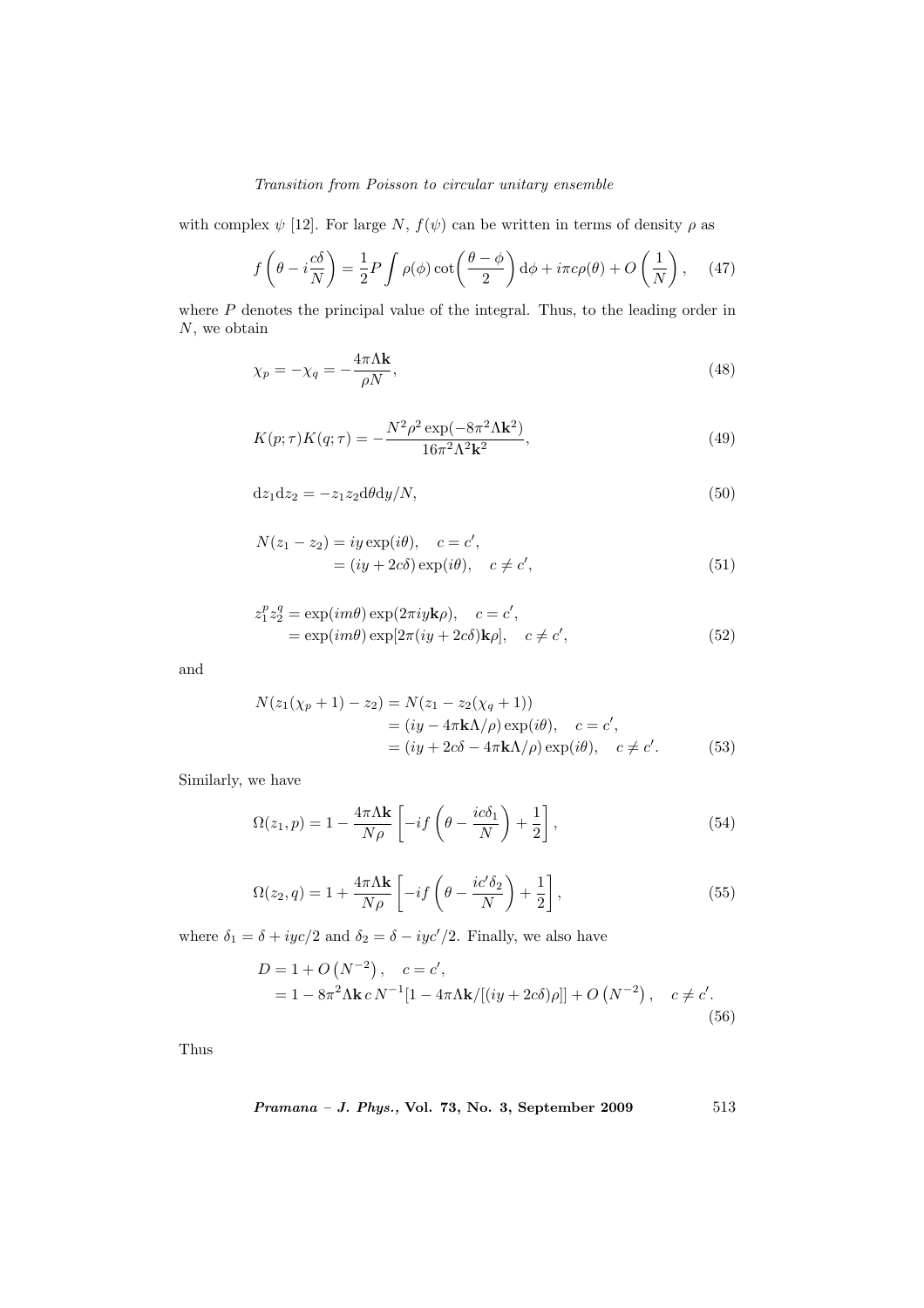$$
[\Omega(z_1, p)\Omega(z_2, q)]^N = 1, \quad c = c',
$$
  
=  $\exp(-8\pi^2 \Lambda k c), \quad c \neq c',$  (57)

and

$$
\{D(z_1, z_2)\}^N = 1, \quad c = c',
$$
  
=  $\exp(-8\pi^2 \Lambda k c)$   
 $\times \exp[32\pi^3 \Lambda^2 k^2 c/[(iy + 2c\delta)\rho]], \quad c \neq c'.$  (58)

We insert these large N-expressions in (41), (42) and consider limit  $N \to \infty$ . We obtain, after some algebra,

$$
\zeta_1 = \sum_c \int_0^{2\pi} d\theta \exp(im\theta) \rho(\theta) \exp[-8\pi^2 \Lambda \mathbf{k} c (1 + \mathbf{k} c)] L_1,
$$
\n(59)

$$
\zeta_2 = \sum_c \int_0^{2\pi} d\theta \exp(im\theta) \rho(\theta) \exp[-8\pi^2 \Lambda \mathbf{k} c (1 + \mathbf{k} c)] L_2,
$$
\n(60)

where, as in the Gaussian case [19],

$$
L_{1,2} = \int_{-\infty}^{\infty} \frac{dy}{2\pi} e^{b(iy+2\delta)} \left[ \exp\left(\frac{\sigma}{iy+2\delta}\right) - 1 \right] F_{1,2}
$$
 (61)

with

$$
F_1 = \frac{1}{\sigma},\tag{62}
$$

$$
F_2 = \frac{1}{2\pi\rho\left(y + i(4\pi\Lambda\mathbf{k}c/\rho - 2\delta)\right)^2}
$$
\n(63)

and

$$
\sigma = 32\pi^3 \Lambda^2 \mathbf{k}^2 / \rho = 2\pi \rho (4\pi \Lambda \mathbf{k} / \rho)^2,
$$
\n(64)

$$
b = 2\pi \rho \mathbf{k}c. \tag{65}
$$

Here, in (59) and (60), only the two  $c \neq c'$  terms contribute and are given as a summation over c. In (61), a change of variable  $yc \rightarrow y$  has been used. Also, in (42),  $D^N$  can be replaced by  $[D(z_1, z_2)]^N - [\Omega(z_1, p)\Omega(z_2, q)]^N$  without changing the value of the integral. This gives the additional (−1) term in the square bracket of  $L_2$ . This term can be dropped from further consideration as in (67) below.

Now using (40), (59) and (60) in (33), we find

$$
b_2(\mathbf{k}; \Lambda) = -\sum_c \exp[-8\pi^2 \Lambda \mathbf{k} c (1 + \mathbf{k} c)] (L_1 + L_2).
$$
 (66)

To solve the integrals in (61) we substitute  $u = iy + 2\delta$  and close the contour by an infinite semicircle. The integrand in  $L_1$  has pole at  $u = 0$  and in  $L_2$  has poles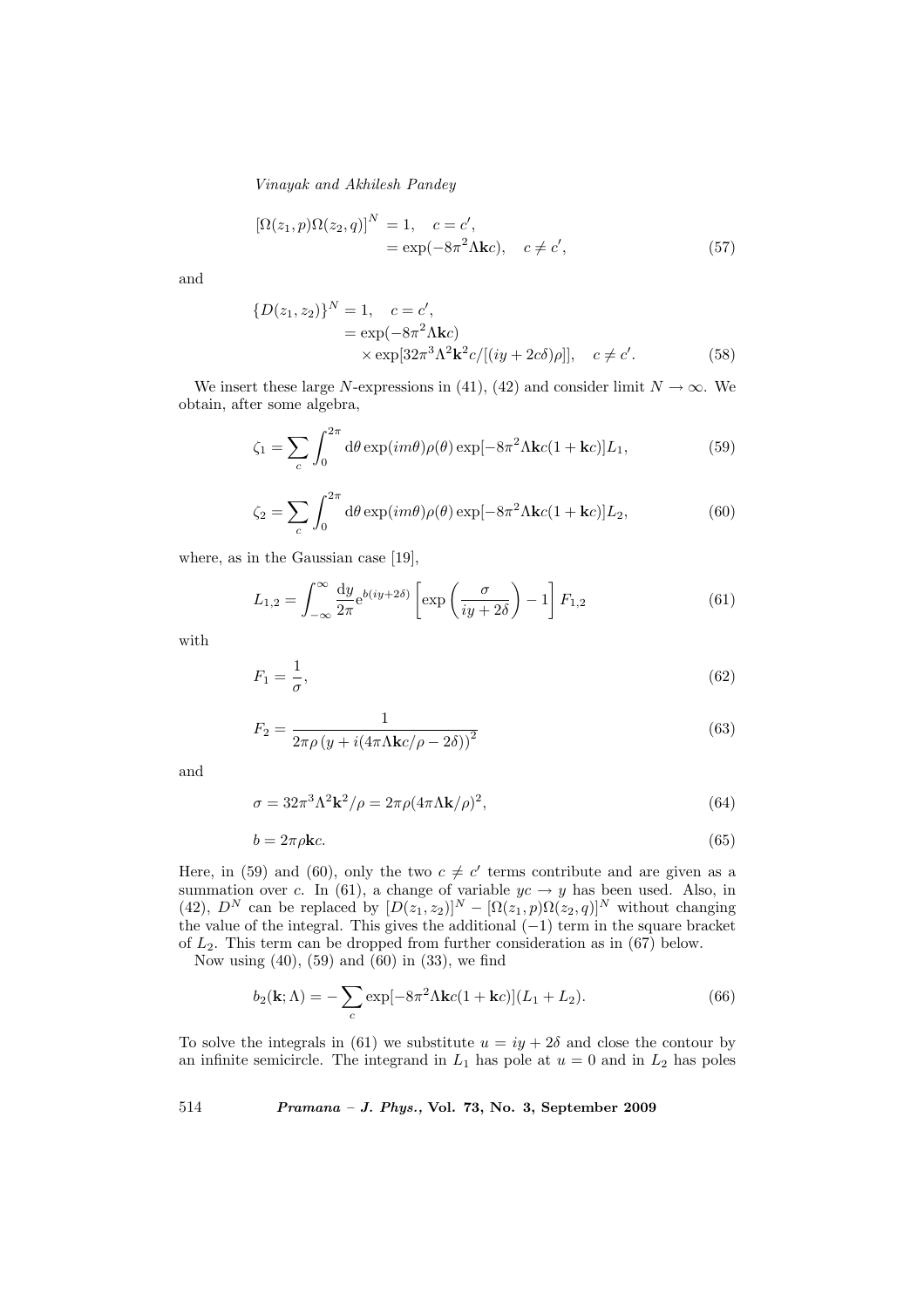at  $u = 0$  and  $4\pi \Lambda k c/\rho$ . Note that  $4\pi \Lambda k/\rho > 2\delta$  because of our choice  $|p|\tau > \epsilon$  in (24). The semicircle is on the left side of the line  $\Re(u) = 2\delta$  if  $\mathbf{k}c > 0$  and on the right side if  $kc < 0$ . For  $kc > 0$  only  $u = 0$  pole contributes to the integrand while for  $kc < 0$  no pole contributes. Thus only one of the values of c contributes to the summation and we can choose the semicircle on the left with  $\mathbf{k}c$  replaced by  $|\mathbf{k}|$ . Replacing this contour by a circular contour of radius  $\langle 2\pi\Lambda |{\bf k}|/\rho$ , we find

$$
b_2(\mathbf{k};\Lambda) = \frac{e^{-8\pi^2\Lambda|\mathbf{k}|(1+|\mathbf{k}|)}}{2\pi\rho} \times \oint_{|u| < 2\pi\Lambda|\mathbf{k}|/\rho} \frac{du}{2\pi i} \exp[2\pi|\mathbf{k}|\rho u] \exp\left[\left(\frac{4\pi\Lambda|\mathbf{k}|}{\rho}\right)^2 \frac{2\pi\rho}{u}\right] \times \frac{u(8\pi\Lambda|\mathbf{k}|/\rho - u)}{(4\pi\Lambda|\mathbf{k}|/\rho)^2 (4\pi\Lambda|\mathbf{k}|/\rho - u)^2}.
$$
\n(67)

By scaling u as  $4πΛ|\mathbf{k}|u/\rho$  we get

$$
b_2(\mathbf{k};\Lambda) = \frac{\exp(-8\pi^2\Lambda \mathbf{k}^2 - 8\pi^2\Lambda |\mathbf{k}|)}{8\pi^2\Lambda |\mathbf{k}|} \oint_{|u| < 1} \frac{\mathrm{d}u}{2\pi i} \frac{u(2-u)}{(1-u)^2} \times \exp[8\pi^2\Lambda |\mathbf{k}| (u|\mathbf{k}| + 1/u)]. \tag{68}
$$

Next the substitution  $u = 1/z$  and a partial integration gives

$$
b_2(\mathbf{k}; \Lambda) = \oint_{|z|>1} \frac{dz}{2\pi i} \frac{1}{z(z-1)} \left( 1 - \frac{|\mathbf{k}|}{z^2} \right)
$$
  
 
$$
\times \exp[-8\pi^2 \Lambda \mathbf{k}^2 (1 - z^{-1}) - 8\pi^2 \Lambda |\mathbf{k}| (1-z)].
$$
 (69)

Now, as in [19], we choose  $|z| =$ p  $|\mathbf{k}|$  in which case the contribution of the  $z = 1$ pole has to be calculated for  $|\mathbf{k}| < 1$ . The latter gives  $b_2(\mathbf{k}; \infty)$  which is  $1 - |\mathbf{k}|$ for  $|\mathbf{k}| < 1$ . On the other hand  $b_2(\mathbf{k}; \infty) = 0$  for  $|\mathbf{k}| > 1$ . Then the substitutions  $z = \sqrt{|\mathbf{k}|} \exp(i\theta)$  along with  $y = -\cos \theta$  gives the result for  $b_2(\mathbf{k}; \Lambda)$ 

$$
b_2(\mathbf{k}; \Lambda) = b_2(\mathbf{k}; \infty) - \frac{2}{\pi} \int_{-1}^1 dy \frac{\sqrt{1 - y^2} (2y\sqrt{|\mathbf{k}|} + 1)}{|\mathbf{k}| + 2y\sqrt{|\mathbf{k}|} + 1}
$$

$$
\times \exp[-8\pi^2 \Lambda |\mathbf{k}| (|\mathbf{k}| + 2y\sqrt{|\mathbf{k}|} + 1)]. \tag{70}
$$

The inverse Fourier transform of (70) gives

$$
Y_2(r,\Lambda) - Y_2(r,\infty) = -\frac{4}{\pi} \int_0^\infty d\mathbf{k} \cos(2\pi r \mathbf{k})
$$
  
 
$$
\times \int_{-1}^1 dy \sqrt{1 - y^2} \frac{(2y\sqrt{\mathbf{k}} + 1)}{\mathbf{k} + 2y\sqrt{\mathbf{k}} + 1}
$$
  
 
$$
\times \exp[-8\pi^2 \Lambda \mathbf{k}(\mathbf{k} + 2y\sqrt{\mathbf{k}} + 1)],
$$
  
 
$$
= -\frac{4}{\pi} \int_{-1}^1 dy \sqrt{1 - y^2}
$$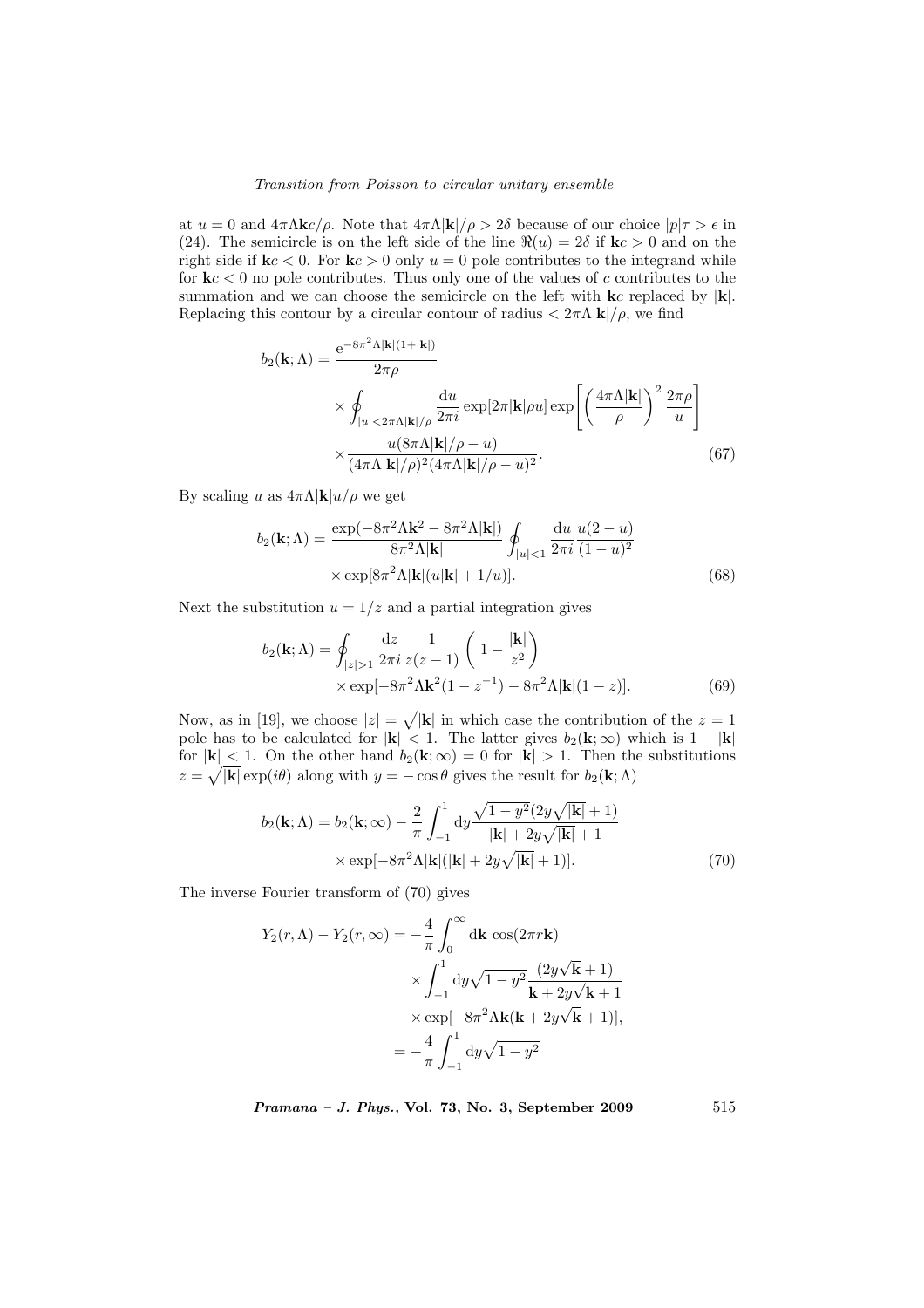$$
\times \int_0^\infty \mathrm{d}\mathbf{k} \exp[-8\pi^2 \Lambda \mathbf{k}(\mathbf{k} + 2y\sqrt{\mathbf{k}} + 1)]
$$
  
 
$$
\times [\cos(2\pi r \mathbf{k}) - \cos(2\pi r(\mathbf{k} + 2y\sqrt{\mathbf{k}} + 1))].
$$
 (71)

For fixed  $\Lambda$ , eqs (70), (71) are independent of  $\rho(\phi)$  and coincide with the results given earlier [14]. The same result is given in eq. (117) of [15] with two typing errors.

To illustrate these results we have numerically integrated (70) and (71). Also we have computed the number variance  $\Sigma^2(r)$  given by

$$
\Sigma^{2}(r;\Lambda) = r - \int_{-r}^{r} ds(r-s)Y_{2}(s;\Lambda)
$$

$$
= \int_{-\infty}^{\infty} dk \frac{\sin^{2}(\pi \mathbf{k}r)}{\pi^{2} \mathbf{k}^{2}} (1 - b_{2}(\mathbf{k};\Lambda)), \tag{72}
$$

where  $r > 0$ . In figure 1 we show  $1 - b_2(\mathbf{k}; \Lambda)$ ,  $1 - Y_2(r; \Lambda)$  and  $\Sigma^2(r; \Lambda)$  respectively as functions of **k**, r and r for several values of  $\Lambda$ . For Poisson spectrum  $b_2(\mathbf{k}) = 0$ ,  $Y_2(r) = 0$  and  $\Sigma^2(r) = r$ . As shown in figure 1a,  $b_2(0; \Lambda) = 0$  for  $\Lambda \neq \infty$  and 1 for  $\Lambda = \infty$ .  $b_2(0;\Lambda)$  is a measure of spectral rigidity. Similarly  $Y_2(0;\Lambda)$  is a measure of level repulsion. As we have shown in figure 1b,  $Y_2(0;\Lambda) = 1$  for  $\Lambda \neq 0$ . Figure 1c shows how  $\Sigma^2(r)$  becomes logarithmic from linear in r, as  $\Lambda$  increases.

### 4.  $\ell$ CUE to CUE transition

The contour integral method can be extended to the more general case where the initial condition is the  $\ell$ CUE. Here  $\ell$ CUE is an ensemble of block-diagonal matrices with  $\ell$  blocks of dimensions  $N_1, N_2, ..., N_\ell$  ( $\sum_{j=1}^\ell N_j = N$ ), each block being an independent CUE.  $\ell = 1$  corresponds to the case where the ensemble is CUE for all  $\tau$ . On the other hand,  $\ell = N$  corresponds to independent eigenangles, giving thereby Poisson initial spectrum for  $N \to \infty$ . For intermediate  $\ell$  we have superposition of  $\ell$  independent CUE spectra initially. This transition applies to time-reversal noninvariant systems with a weakly broken partitioning symmetry. The  $\ell$ CUE initial jpd is given by

$$
P(\Phi;0) \propto [Q_{N_1}(\phi_1,...,\phi_{N_1})Q_{N_2}(\phi_{N_1+1},...,\phi_{N_1+N_2})
$$
  
... $Q_{N_\ell}(\phi_{N-N_\ell+1},...,\phi_N)|^2$  + permutations]. (73)

For  $\ell = 1$ , (73) is the same as the CUE jpd (5). For  $\ell = N$ , we obtain (12) with  $w(\phi) = 1/2\pi$ .

For the general  $\ell$ CUE case we find [16] that

$$
b_2(\mathbf{k};\Lambda) = \frac{e^{-8\pi^2\Lambda|\mathbf{k}|(1+|\mathbf{k}|)}}{8\pi^2\Lambda|\mathbf{k}|} \int_{\gamma-i\infty}^{\gamma+i\infty} \frac{du}{2\pi i} e^{8\pi^2\Lambda \mathbf{k}^2 u} \times \left( \frac{\prod_{j=1}^{\ell} [e^{8\pi^2\Lambda|\mathbf{k}|f_j(2-u)} - (1-u)^2]}{(1-u)^2[u(2-u)]^{\ell-1}} + 1 \right), \tag{74}
$$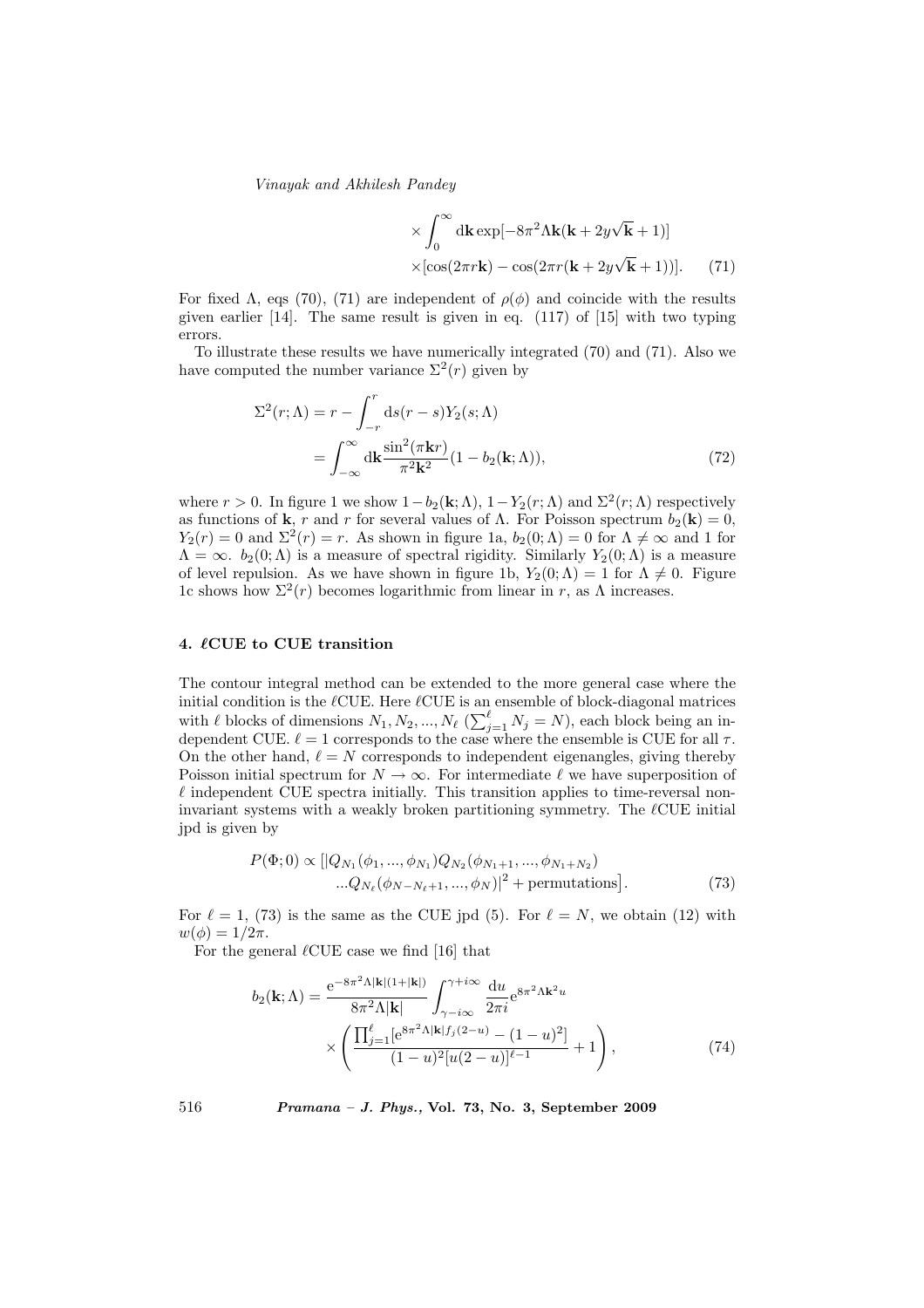

**Figure 1.** Plot of  $1 - b_2(\mathbf{k}; \Lambda)$  vs. **k** (a),  $1 - Y_2(r; \Lambda)$  vs. r (b) and  $\Sigma^2(r; \Lambda)$ vs.  $r(\mathbf{c})$ . These are obtained respectively by the numerical integrations of eqs (70)–(72) for different values of  $Λ$ .

where  $f_j = N_j/N$  and  $\gamma \to +0$ . For  $\ell = 1$ , we obtain the CUE form factor  $b_2(\mathbf{k}, \infty)$ . For  $\ell = 2$ , we obtain

$$
b_2(|\mathbf{k}|;\Lambda) = b_2(|\mathbf{k}|;\infty)
$$
  
 
$$
-\frac{1}{2} \Bigg[ \int_{(2|\mathbf{k}|+|f_1-f_2|,1)_{>}}^{2|\mathbf{k}|+1} dy g(y) - \int_{(2|\mathbf{k}|-1,1)_{>}}^{(2|\mathbf{k}|-|f_1-f_2|,1)_{>}} dy g(y) \Bigg],
$$
  
(75)

where  $g(y) = \exp[8\pi^2 \Lambda |\mathbf{k}| (|\mathbf{k}| - y)].$  This result has been given earlier [14,15] along with the two-level cluster function

$$
Y_2(r;\Lambda) - Y_2(r;\infty)
$$
  
=  $-\int_{|f_1 - f_2|}^{1} dx \int_1^{\infty} dy e^{2\pi^2 \Lambda (x^2 - y^2)} \sin(\pi r x) \sin(\pi r y).$  (76)

For Poisson initial condition (viz.,  $\ell \to \infty$ ,  $f_j \to 0$  such that  $\sum f_j = 1$ ), we obtain from (74)

 $Pramana - J. Phys., Vol. 73, No. 3, September 2009  $517$$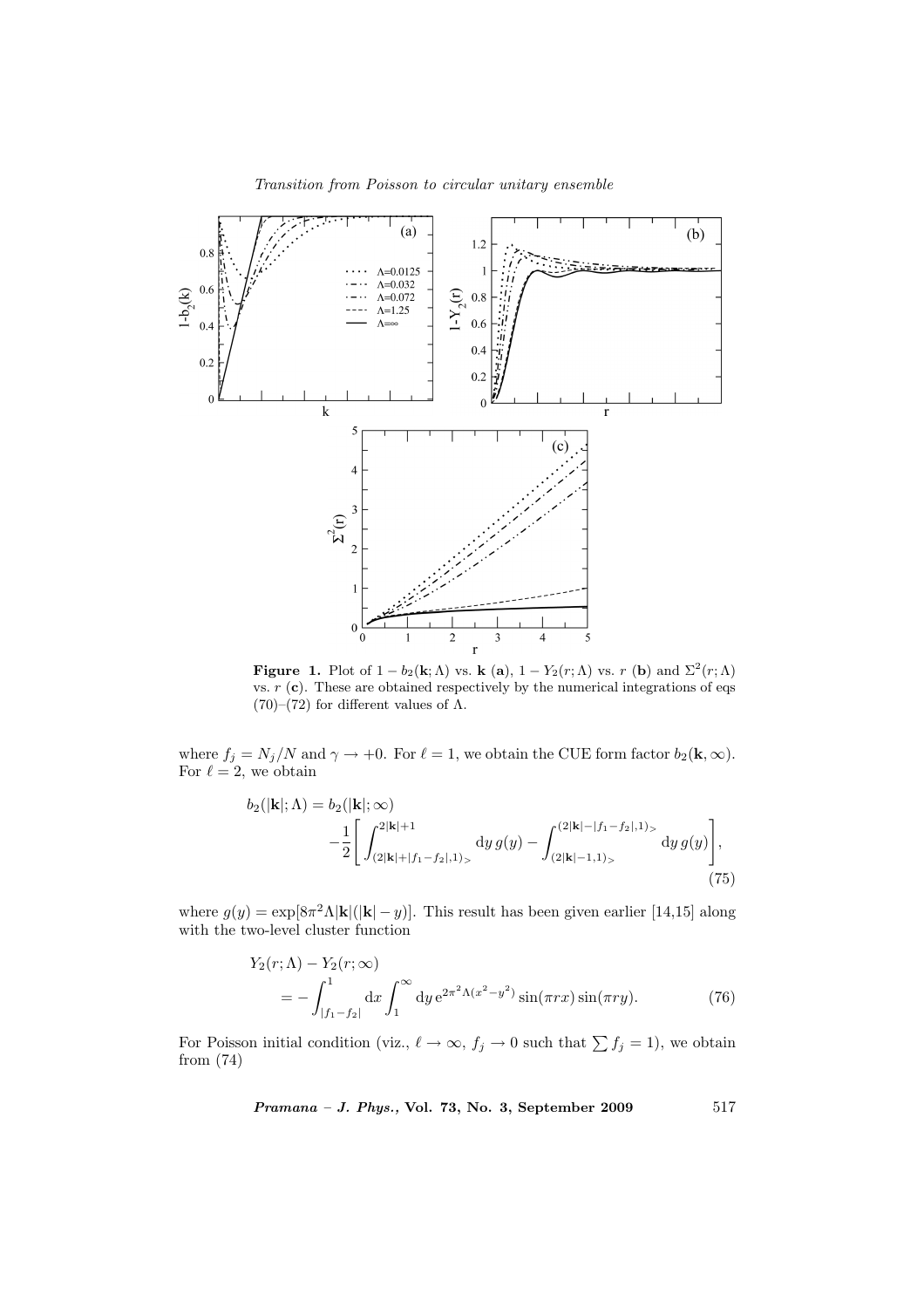$$
b_2(\mathbf{k};\Lambda) = \frac{e^{-8\pi^2\Lambda|\mathbf{k}|(1+|\mathbf{k}|)}}{8\pi^2\Lambda|\mathbf{k}|} \times \int_{\gamma-i\infty}^{\gamma+i\infty} \frac{du}{2\pi i} e^{8\pi^2\Lambda \mathbf{k}^2 u} \left(e^{8\pi^2\Lambda|\mathbf{k}|/u} \frac{u(2-u)}{(1-u)^2} + 1\right)
$$
(77)

This is equivalent to (68). Proof of these results will be given elsewhere [16].

# 5. Conclusion

We have developed the contour integral method for the CUE transitions. This is analogous to the method developed for the GUE transitions [19,25]. We have used this method to derive the two-level correlation function for the Poisson to CUE transition which has been studied earlier for uniform initial density by another method [14,15]. In this paper we have used the contour integral method to generalize the result to the case where the initial density is nonuniform. We have shown that the same result is valid for all smooth initial densities when written in terms of appropriately rescaled transition parameter  $\Lambda$ . The result for the Poisson to GUE transition [19] also coincides with the earlier result. We remark however that the result given in [17,18] has not yet been shown to be the same.

We have reviewed briefly our recent work  $[16]$  on the  $\ell$ CUE to CUE transitions. This is a generalization of the Poisson to CUE case where the latter corrresponds to the limit  $\ell \to \infty$ . The finite- $\ell$  result may be more useful in real applications. We believe that the method is generalizable to  $\ell$ GUE to GUE transitions and also to the similar transitions in nonuniform circular ensembles [26] and in Laguerre and Jacobi ensembles [27].

Finally we mention that the original problem of Poisson to GOE [6] and the related  $\ell$ GOE to GOE transitions, as also the corresponding COE transitions, is still largely unsolved. However there are approximate results given in [14]. There are also exact results for Poisson to GOE transition given in terms of Grassmann integrals by Guhr and Kohler [28,29] and Datta and Kunz [30]. These results have neither been shown to be consistent with each other, nor with any numerical simulations of such transitions.

### References

- [1] M L Mehta, Random matrices (Academic Press, New York, 2004)
- [2] T A Brody, J Flores, J B French, P A Mello, A Pandey and S S M Wong, Rev. Mod. Phys. 53, 385 (1981)
- [3] F Haake, Quantum signatures of chaos (Springer, Berlin, 1991)
- [4] C W J Beenakker, Rev. Mod. Phys. 69, 731 (1997)
- [5] T Guhr, A M Groeling and H A Widenmüller,  $Phys. Rep. 299, 189 (1998)$
- [6] N Rosenzweig and C E Porter, Phys. Rev. 120, 1698 (1960)
- [7] F J Dyson, J. Math. Phys. 3, 1191 (1962)
- [8] A Pandey, Ann. Phys. (N.Y.) 134, 110 (1981)
- [9] J B French, V K B Kota, A Pandey and S Tomsovic, Ann. Phys. (N.Y.) 181, 198 (1988)